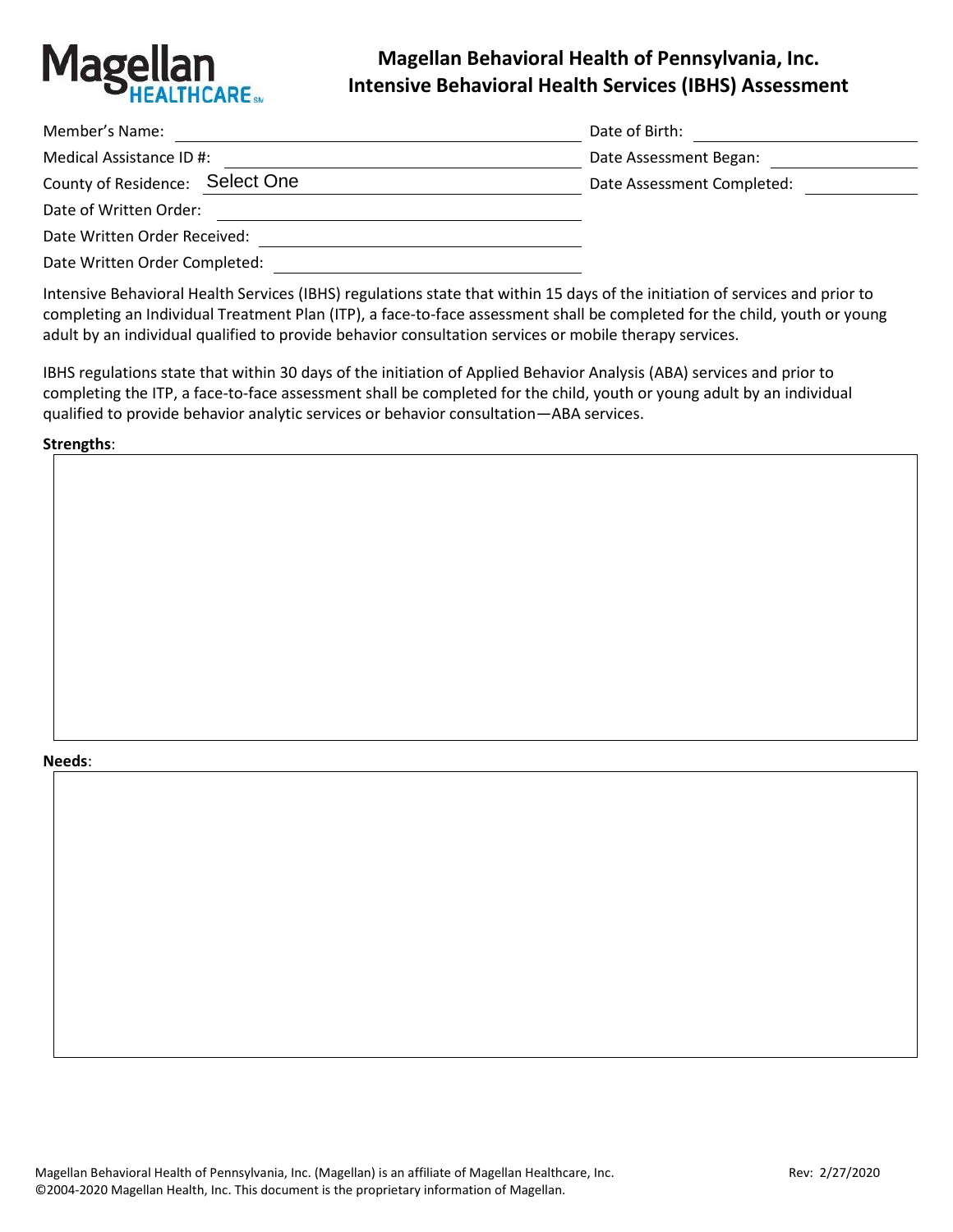*Intensive Behavioral Health Services (IBHS) Assessment Cont'd* Page 2 of 9

#### **Current Services**:

# **Clinical for all IBHS/ABA Assessments**:

Treatment History:

# Medical History:

Magellan Behavioral Health of Pennsylvania, Inc. (Magellan) is an affiliate of Magellan Healthcare, Inc. Most manuscum Rev: 2/27/2020 ©2004-2020 Magellan Health, Inc. This document is the proprietary information of Magellan.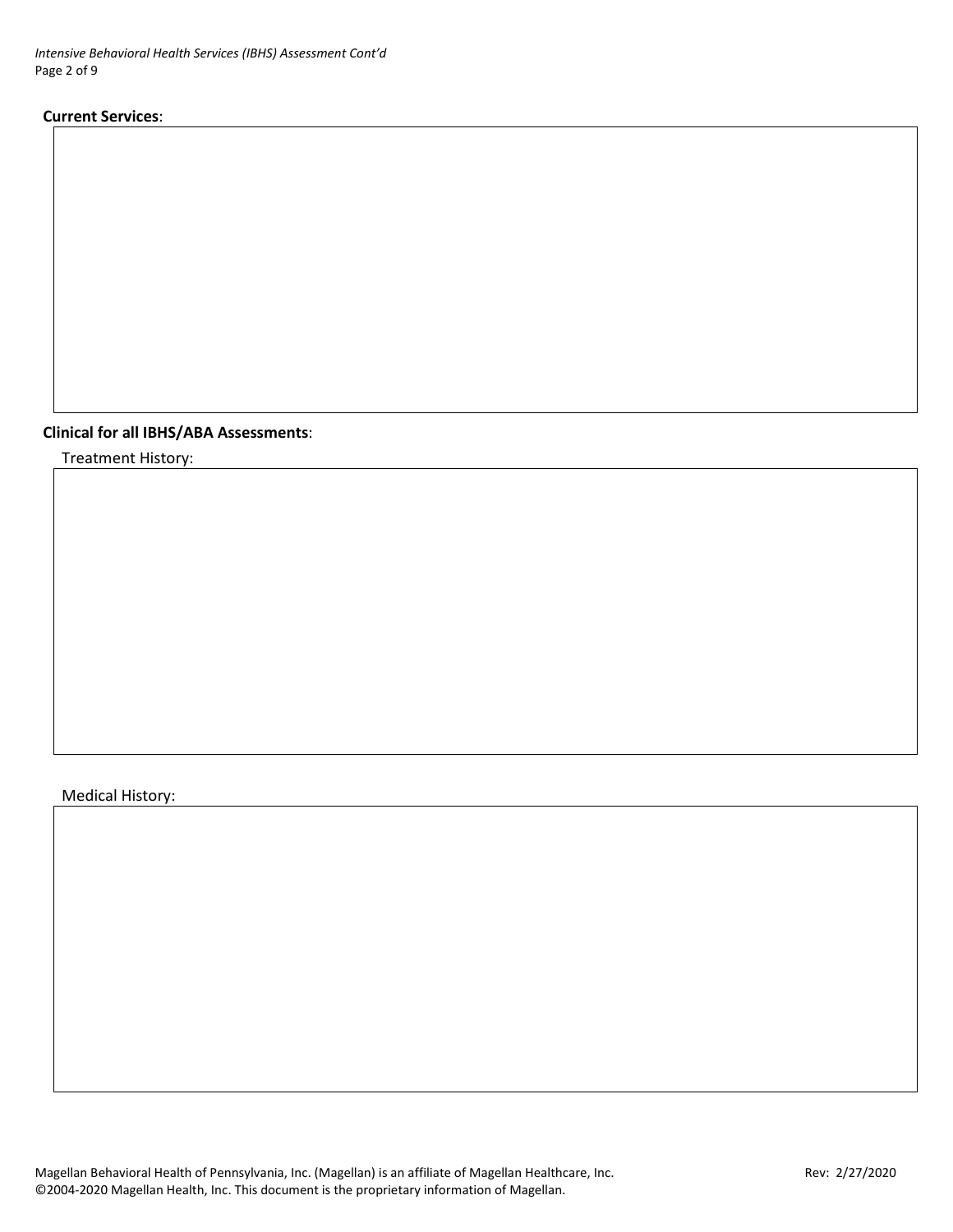# Development History:

### Family History:

## Educational History: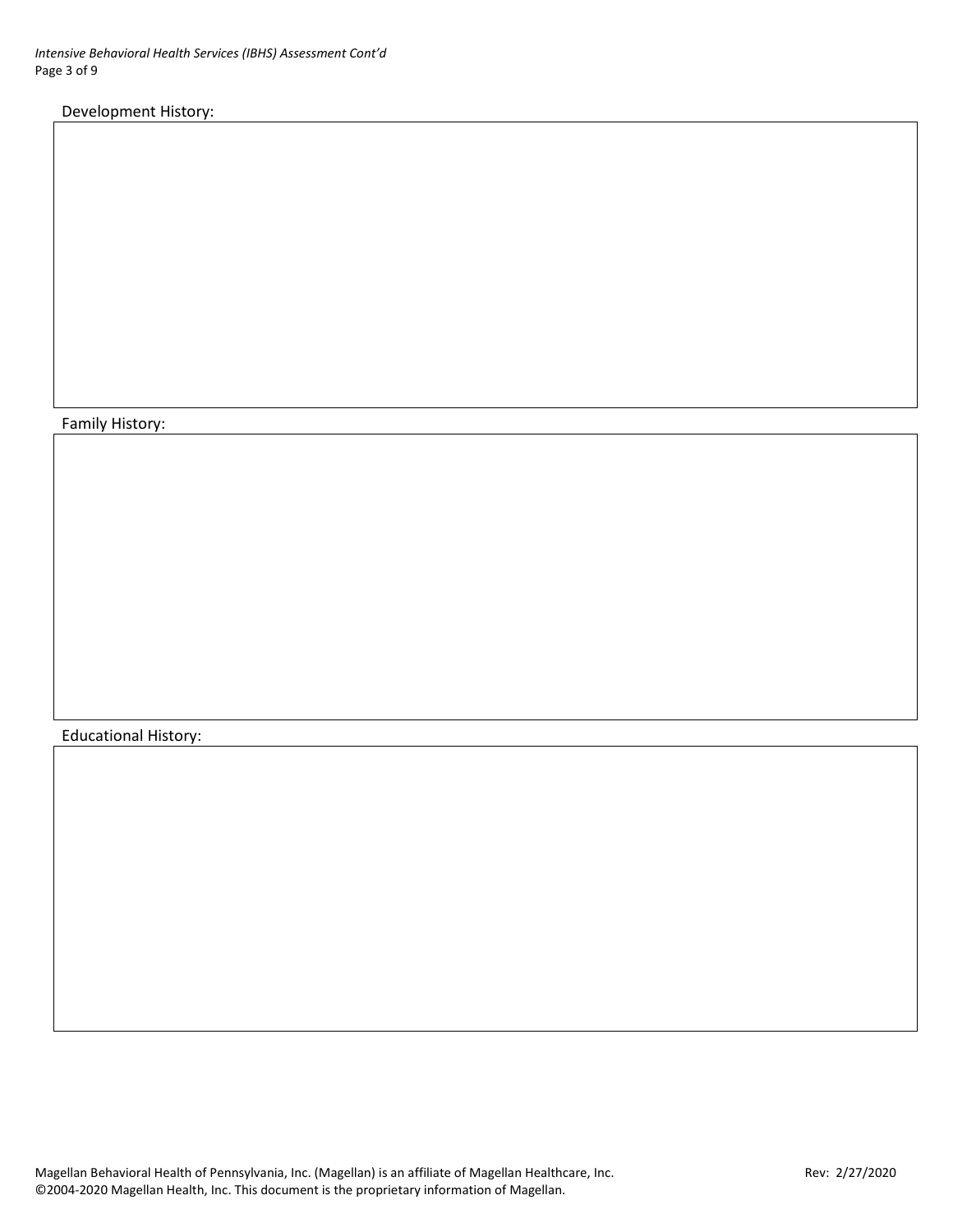*Intensive Behavioral Health Services (IBHS) Assessment Cont'd* Page 4 of 9

Social History:

#### Trauma History:

Other Related Clinical Information: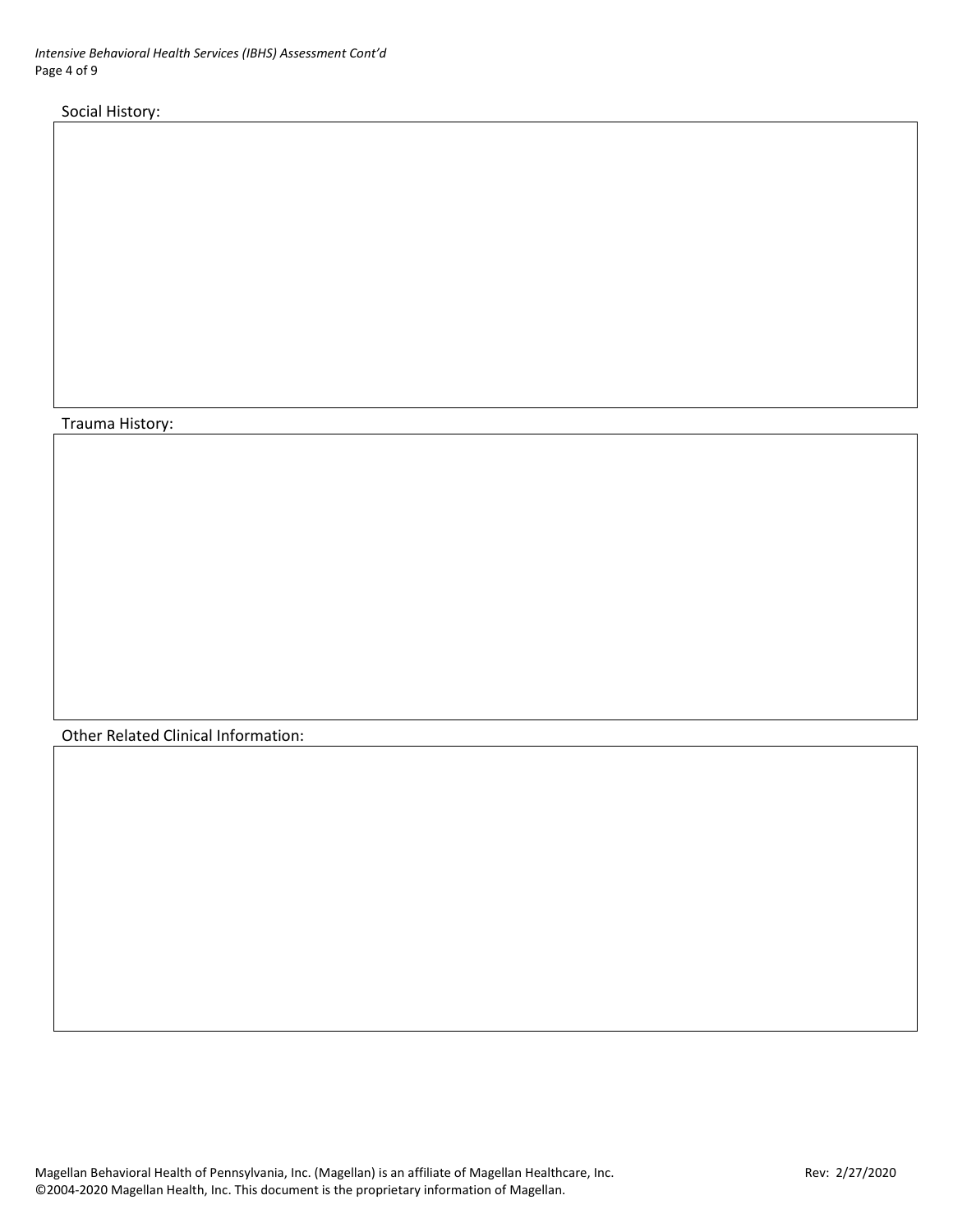Developmental, Cognitive, Communicative, Social and Behavioral Functioning:

## Cultural Needs:

CANS Assessment Results: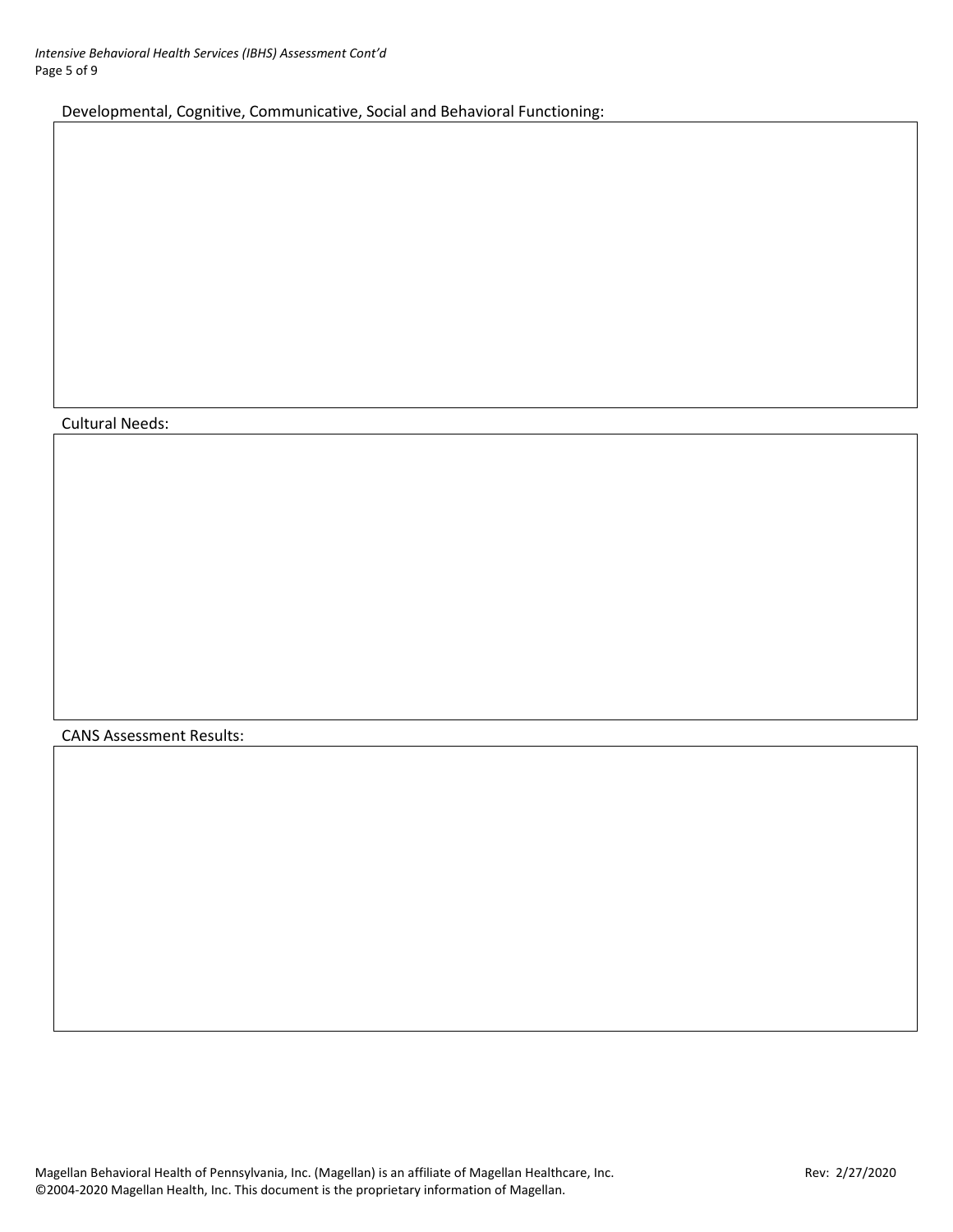Other Assessment Tool Results:

CANS Summary: Attach

**ABA Assessments (In Addition to Above)**:

Survey Data gathered from a Parent, Legal Guardian or Caregiver:

Adaptive Skills Assessment (ABA):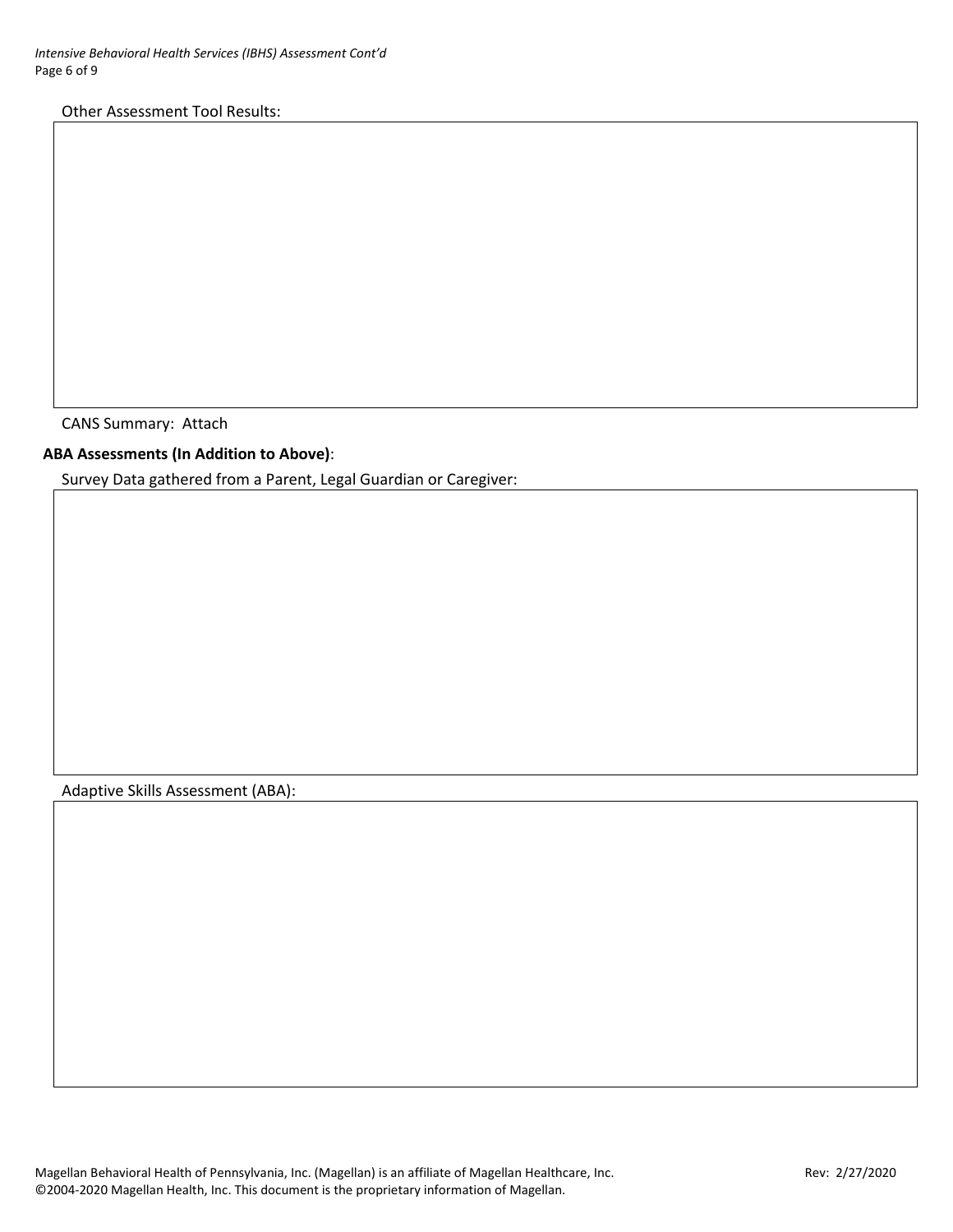Analysis of Skills Deficits (ABA):

Compilation of observational data to identify developmental, cognitive, communicative, behavioral and adaptive functioning:

Identification and analysis of skill deficits, targeted behaviors or both:

Analysis of Standardized Behavioral Assessment Tool: Attach Results of Standardized Behavioral Assessment Tool: Attach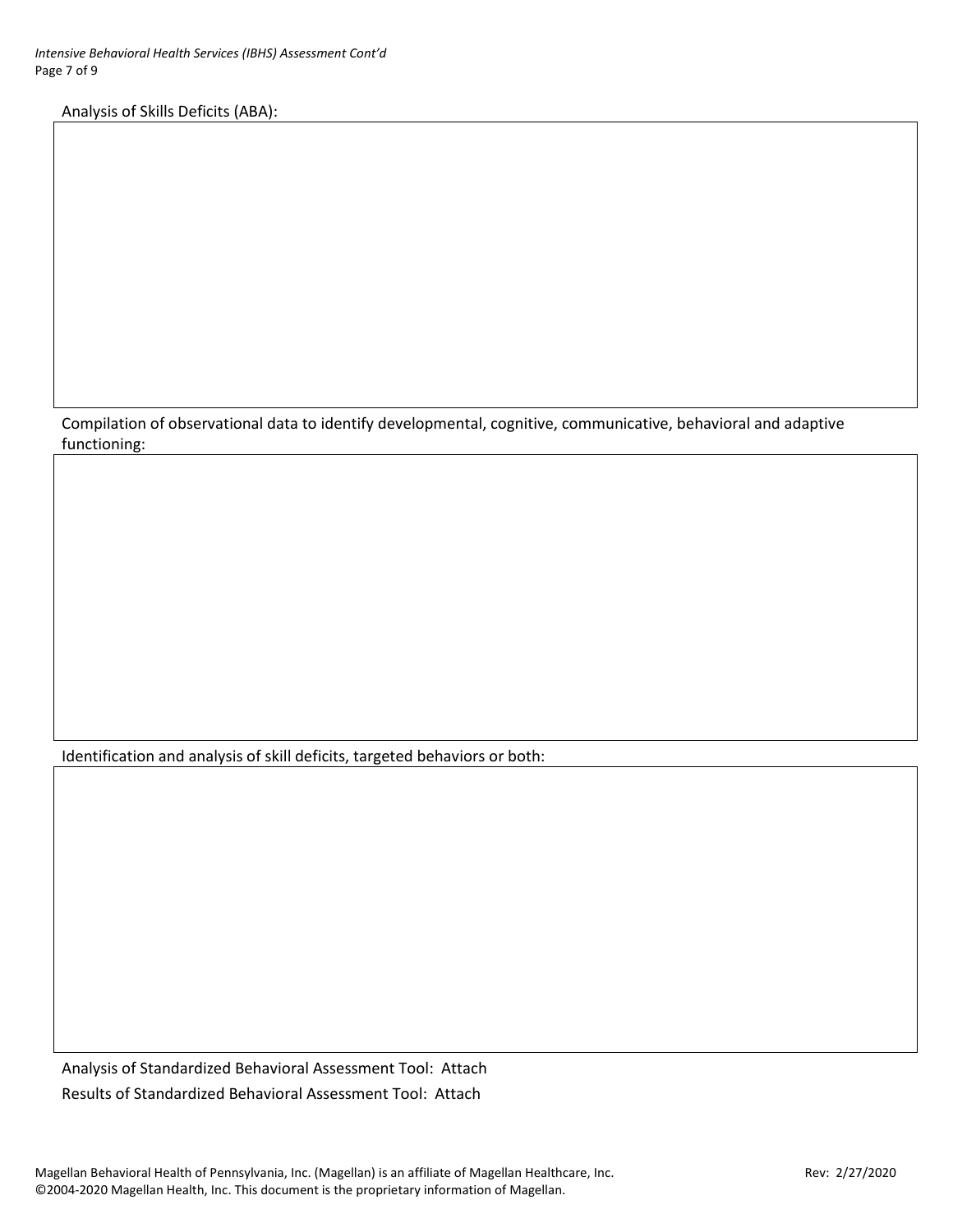# **Updated Assessments (For Concurrent and Change of Prescription)**:

Progress in Current Treatment:

Barriers in Treatment:

Proposed Treatment Adjustments:

Magellan Behavioral Health of Pennsylvania, Inc. (Magellan) is an affiliate of Magellan Healthcare, Inc. Most manuscum Rev: 2/27/2020 ©2004-2020 Magellan Health, Inc. This document is the proprietary information of Magellan.